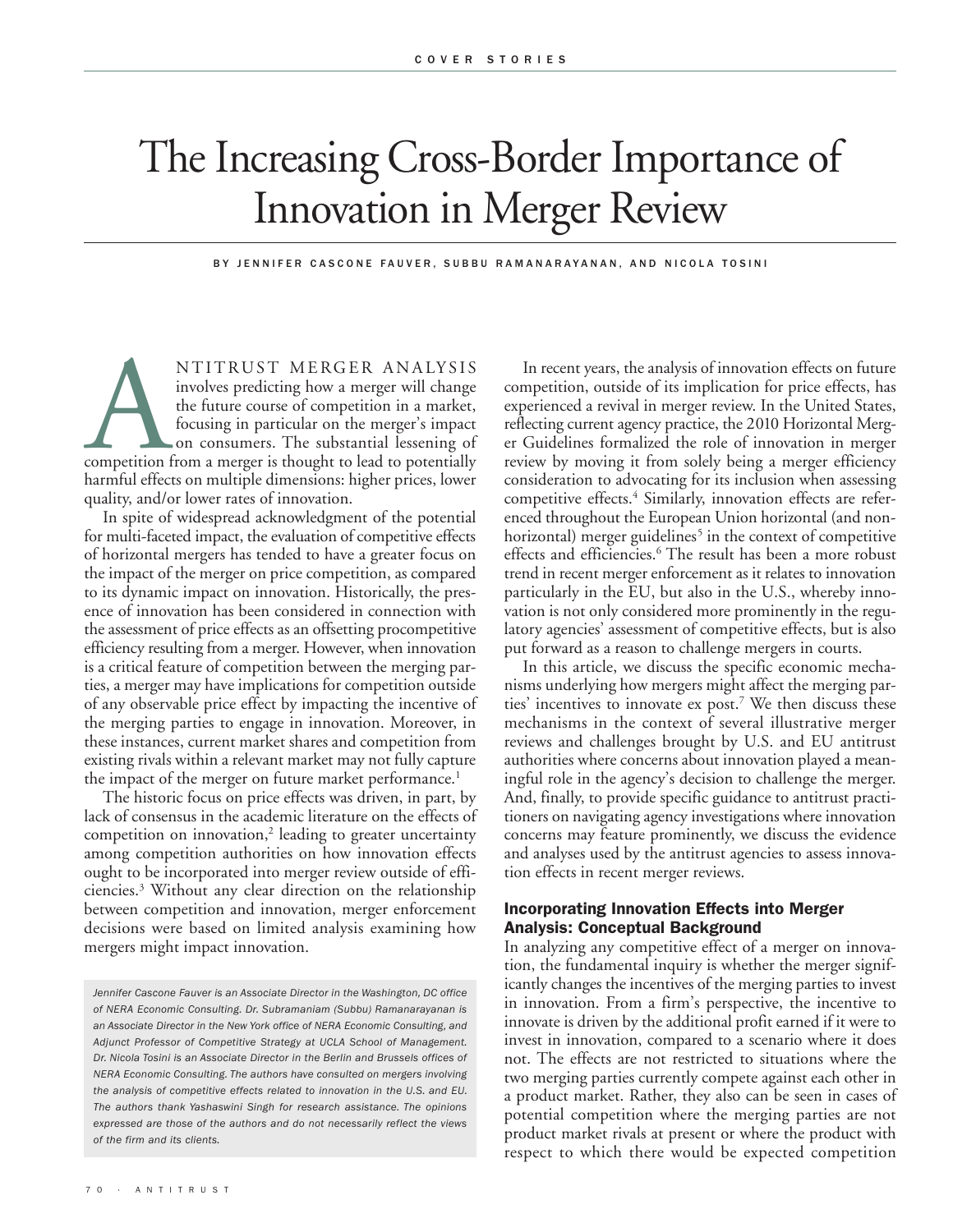between the parties does not yet exist. Potential competition in a product market may still translate into actual competition in so-called innovation markets.

A merger can influence the additional profits related to innovation through several general mechanisms: (1) an "indirect effect" driven by the merger-induced change in product market competition; (2) a "direct effect" driven by the merger-induced change in innovation competition; and (3) efficiencies. Ultimately, the net impact of a merger on the incentives and the ability of the merged entity to innovate will depend on a comparison of the competitive effects of the merger on innovation with any innovation-related efficiencies derived from the merger.

*Indirect Effect of a Merger on Innovation Incentives.* The traditional assessment of horizontal mergers considers the loss of competition between rivals in a product market and the corresponding impact on their incentive to raise prices. The indirect effect of a merger on innovation considers the effect of the loss of competition between the merging parties in a product market on the incentive of a merging party to innovate in that product market. This indirect effect arises when reduced price competition between the parties post-merger results in higher prices in a relevant product market. In particular, if the merging firms are product-market rivals, then one of the firms may find it optimal to launch its innovative product<sup>8</sup> post-merger at a higher price than would have been possible absent the merger.<sup>9</sup> This indirect effect is complex because a merger changes pricing incentives not only after, but also before the innovation.

In other words, the merger changes not only the pricing incentives for the new product, but also for the existing products of the innovating merging party. In this case, one needs to take into account not only the difference in profits on the new product with and without the merger but also the difference in the cannibalization of the existing products of the innovating merging party with and without the merger. In addition, the merger induces the innovating merging party to internalize the effect that the introduction of its new product has on the profits earned on the sale of the merging partner's existing products.10 Both effects (the reduction in price competition and the cannibalization of sales) are two sides of the same coin: without the threat of cannibalization of each other's sales, there would be no incentive for the merging parties to raise the price at which their new product is offered.<sup>11</sup>

Whether the indirect effect of a merger on innovation is positive or negative (i.e., if it enhances or restricts innovation) ultimately depends on how the merger impacts the difference in the merging parties' profits before and after the innovation.<sup>12</sup>

This is best illustrated through a stylized example.

Consider two firms, A and B. Both firms sell existing products that consumers consider to be substitutes. Firm A is investing in innovation to produce a variant of its existing product that would still compete with Firm B's product but would also appeal to a different set of consumers. How would

a merger between these firms impact Firm A's incentives to continue investing in innovation?

Let us consider a scenario where Firm A and Firm B have different innovation capabilities and/or whereby Firm B has not historically launched any innovative or variant product lines. Because the merger would lead to less intense competition between a new product variant launched by Firm A and the existing substitute products sold by Firm B, the merged entity could realize greater revenues (and thus, gross profits) on the new product variant by charging a higher price for it, compared to the price at which it would have been sold butfor the merger. This results in an *increased* incentive for Firm A to innovate in the product line. This effect needs to be balanced against the softening effect that the merger has on competition between Firm A's and Firm B's *existing* products, which results in a reduced incentive to innovate. This complex interaction in competition between new and existing products could lead to an overall positive or negative effect on innovation incentives.

This conceptual framework has been employed by both U.S. and EU regulators in recent merger challenges.

For example, in its 2014 challenge of the merger between Verisk Analytics, Inc. and EagleView Technology Corp., the Federal Trade Commission argued that the merging parties not only competed in the relevant product market (rooftop aerial measurement products), but also competed to offer innovative new products within this market. The FTC pointed to Verisk, which was a recent entrant into the relevant product market and was, at the time, developing a higher resolution product to compete with EagleView's existing product line. The FTC was concerned that post-merger, Verisk would have had "less incentive to develop new and better products."13

Similarly, in its 2015 review of the acquisition of the Thermal Power, Renewable Power Grid businesses of Alstom by General Electric, the European Commission argued that the merger would have reduced direct competition between GE and Alstom for certain types of frames used in heavy duty gas turbines (HDGT) and that the parties would also have a reduced incentive to innovate to develop upgrades for those HDGT frames. Furthermore, the EC also expressed concern that any reduction in the incentive to innovate by the merging parties would have a spillover effect, reducing the incentives of other rivals to innovate.<sup>14</sup>

Likewise, in its 2015 review of the acquisition of Glaxo-SmithKline plc's portfolio of oncology products by Novartis AG, the EC expressed concern that the acquisition would result in reduced incentives for Novartis to continue to conduct clinical research and develop products for the treatment of cancer.<sup>15</sup> At the time of the merger, both parties were developing a pair of B-Raf and MEK (protein) inhibitors for the treatment of a number of advanced cancers. Roche was the only other rival that was also developing these protein inhibitors. The EC expressed concern that because GSK had a lead in the development of the pair of inhibitors for the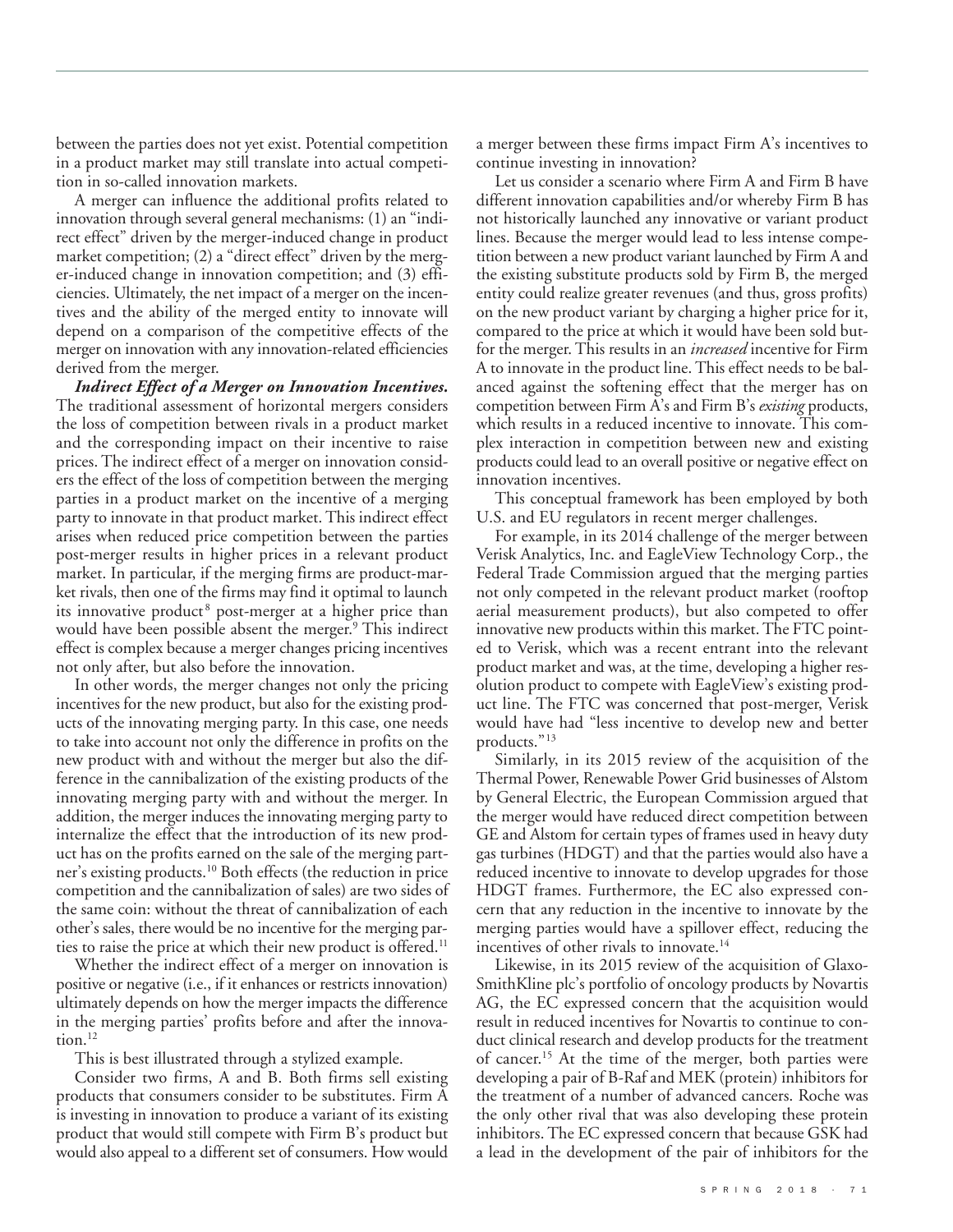treatment of skin cancer, the merged entity would have abandoned Novartis' whole clinical research program, including for a cancer (uveal melanoma), where the merging parties' programs did not overlap.16

*Direct Effect of a Merger on Innovation Incentives.* More fundamentally, a merger may have a direct effect on the incentives of the merging parties to innovate. The direct effect on innovation incentives differs from the indirect effect in that the indirect effect focuses on how the merger impacts incentives to innovate by modifying product market competition between the merging parties, while the direct effect focuses on how the merger affects competition between the merging parties to innovate.<sup>17</sup> Although the source of the change in the incentives to innovate is different, the harm to competition for direct and indirect effects is the same—loss of new products or delay in their introduction.

The direct effect on innovation incentives can be best illustrated by a patent race to establish a new market, in which only the pioneering player will thrive (a so-called winner-take-all market). In the race for a winner-take-all market, the indirect effect on the incentive to innovate is not applicable because the products of the merging parties will never be sold next to each other in the market. At the same time, the direct effect is present because the innovation success of one merging firm means the innovation failure of the other merging firm. Whereas before the merger this "crowding out effect" is not taken into account by the merging parties, it will be taken into account by the merged entity, leading to an overall reduction in the incentive to innovate.

This reduction in the incentive to innovate could lead to consumer harm at different time horizons, either manifesting itself in the form of lower incentives to continue developing products that are already in the pipeline (short to medium term) or in the form of lower investments in R&D for new or future products (medium to long term).<sup>18</sup> The harm to consumers is derived from a possible delay in the introduction of new products and/or a possible reduction in the overall rate of innovation in an industry.<sup>19</sup> This effect of a merger on innovation is strongest when the merging parties are close innovation rivals and represent substantial sources of innovation in a market that is concentrated and expected to remain so because of high barriers to entry.

The direct effect of a merger on innovation can also be procompetitive, with a merger leading to a stronger incentive for the merging parties to invest in innovation. This could happen in industries where innovation manifests itself in successive generations of technology, with each generation having the potential to displace the previous one as the standard. In this case, the innovations of the merging parties may not be in head-to-head competition with each other but may complement each other. If this is the case, a merger between innovators may make one merging party appreciate how its innovation effort would enhance the future profits of its merger counterpart, thus increasing the incentive to innovate.

Like the indirect effect, the direct effect conceptual framework has been employed by both U.S. and EU regulators in recent merger challenges.

For example, in 2013, the U.S. Department of Justice investigated the announced merger between Applied Mater ials and Tokyo Electron, "two of the world's largest providers of the tools that are used to manufacture semiconductor chips." <sup>20</sup> The DOJ described the competition between Applied Materials and Tokyo Electron as "dynamic where firms win or lose successive waves of innovation developments."21 The DOJ pointed to the merging parties' capabilities, historical experience, engineering staff, and established R&D facilities as giving them an advantage over smaller competitors "to develop the new tool as well as the financial resources (R&D budgets) to take on more risky projects and persevere through setbacks."22 The DOJ argued on this basis that the parties were the likeliest, if not the only, tool manufacturers capable of competing (innovating) to solve future problems faced by semiconductor manufacturers. As a result, the DOJ concluded that such competition to innovate and develop new tools would have been lost postmerger.

In *Dow/DuPont*, <sup>23</sup> the EC extended its review to products that had not been discovered yet and to innovation competition in the medium to long term. The EC's investigation in *Dow/DuPont* pertained to, among other products, formulated crop-protection products, i.e., pesticides. Pesticides can be distinguished by the crop that they are meant to protect, the pest from which they are meant to protect it against, and the timing of their application. In light of the increasing resistance of pests to existing products and the increasingly stringent regulatory standard on toxicity, pesticides are subject to continuous innovation. According to the EC, the market for pesticides was characterized by the presence of five truly global players, each of which was fully integrated from product discovery to marketing.

The EC's review of *Dow/DuPont* focused on both direct and indirect effects of the proposed merger on innovation incentives.<sup>24</sup> In particular, employing an approach reminiscent of the "innovation markets" framework in the economic literature,<sup>25</sup> the EC considered both innovation competition in "innovation spaces," defined by lines of research/early pipeline products, and innovation competition "at the industry level." In other words, the EC was concerned that the merger would have reduced not only competition in specific research areas where both parties were active but also competition in the crop protection industry overall, irrespective of the presence or absence of current and future overlaps in individual product markets and overlaps in lines of research/ early pipeline products. Once the EC had assessed market structure in the pesticides industry, and established the importance of patents in measuring innovation, it focused its investigation on the closeness of the merging parties as competitors in innovation, on the basis of its analysis of patenting patterns.<sup>26</sup>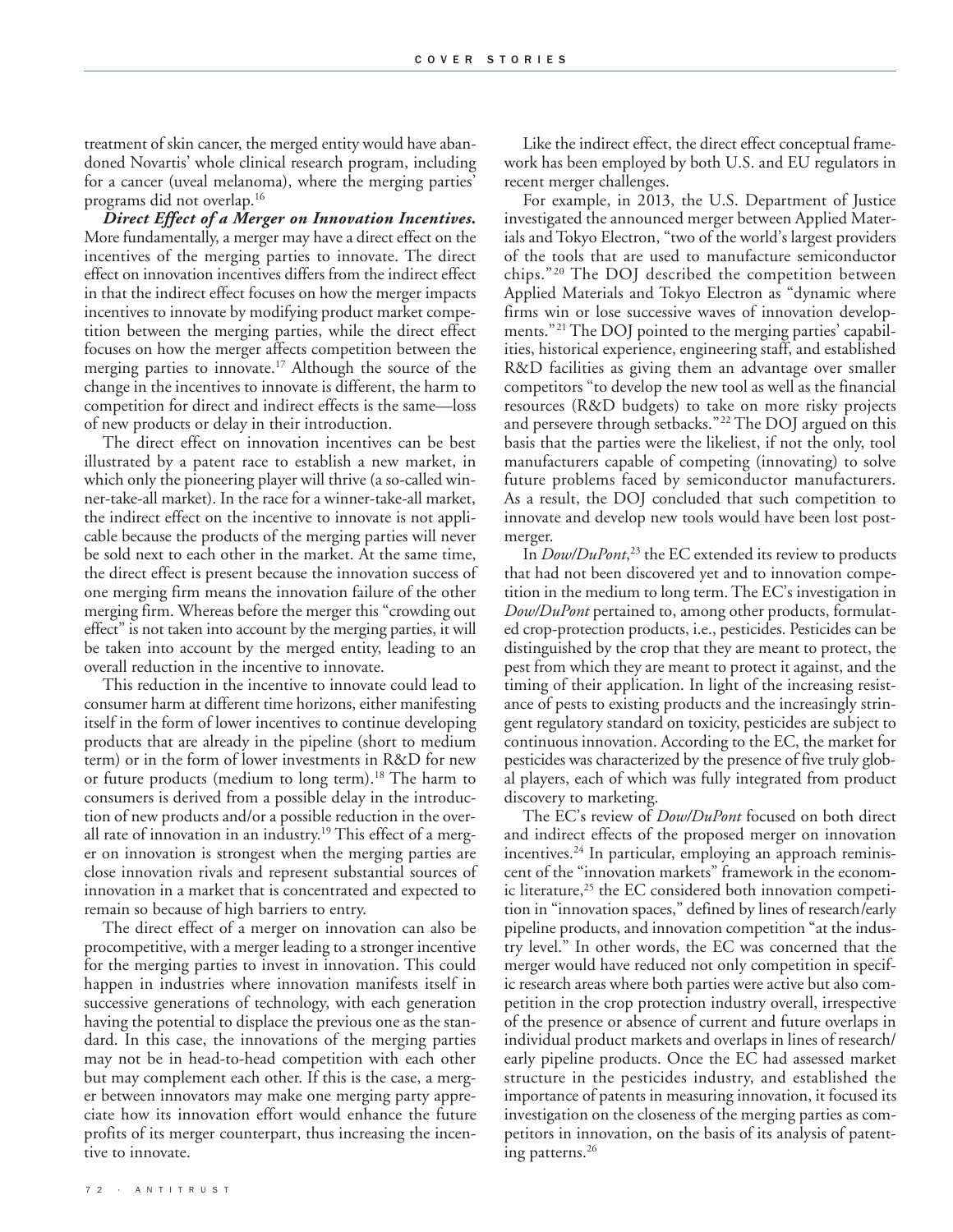The EC was concerned that the merged entity would have reduced competition and therefore innovation effort at both the innovation-space and the industry level, and judged that this concern was corroborated by ordinary course of business documents, according to which the merged entity would have cut down on innovation inputs and output targets. According to the EC, innovation efforts undertaken by rivals would not have offset such reductions, either because they were not effective enough in the overlapping innovation spaces (the three other global integrated firms) or because they were regionally focused (firms in Japan).<sup>27</sup>

*Assessing Efficiencies When Innovation Effects Are Present*. In reaching a final assessment on innovation effects, regulators compare the potential competitive harm stemming from a direct or an indirect reduction in the incentives of the merging parties to innovate with potential innovation-enhancing efficiencies generated by the merger. In this way, the analysis very much follows the traditional approach taken in merger analysis in weighing any procompetitive efficiencies against any adverse competitive effects resulting from the merger.

One way in which a merger might have a beneficial impact on innovation incentives is by enhancing the extent to which a merging party can capture the benefits generated by its investments in innovation, as opposed to having these benefits captured by its merging partner or other rivals. This notion, termed appropriability, is well-recognized in the economic literature and is particularly relevant in industries with ineffective intellectual property protection.<sup>28</sup> Appropriability is impacted by the number of rival innovators––that is, the smaller the number of rival innovators, the higher the probability that a firm will be able to capture a large share of the additional value from its innovation without concern that another firm would imitate its innovation and launch a competing product. Such enhanced appropriability resulting from a merger can thus be a procompetitive efficiency related to innovation.

A merger could also have a beneficial impact on innovation through other efficiency-related mechanisms, such as realization of economies of scale and scope, which motivates the merging parties to undertake investments in R&D that they would not have undertaken otherwise. If the merger involves firms selling and developing products that are complements, better coordinated pricing in the aftermath of the merger could lead to increased profitability, and therefore increased incentives to innovate. Finally, if the merging parties have different best practices and capabilities that can be combined to increase the likelihood of successful innovation, that could be an important merger-related efficiency as well.29

While a merger could lead to significant innovation-related efficiencies, such efficiencies are typically subject to a high standard of proof by the antitrust agencies, in that, in the language of the European and U.S. agencies, they must be merger-specific, verifiable, cognizable, and passed on to

consumers.30 The traditional imbalance in the standard of proof between procompetitive and anticompetitive merger effects is exacerbated in mergers involving innovation effects given that innovation is an intrinsically uncertain activity.

In particular, given that the development of new products involves a large degree of uncertainty, and that in many cases products in various stages of development might never actually make it to market, the task of determining overlap in future products and assessing overall competitive effects net of efficiencies on the basis of that overlap is a daunting one. In addition, balancing anticompetitive and procompetitive effects of the merger on innovation would require balancing any possible efficiencies generated by the merger with the potential anticompetitive effect discounted by the probability of that effect being realized.

#### **When Are Innovation Effects Likely to Be of Concern?**

The preceding discussion outlines the various mechanisms by which a merger might have an impact on competition when the level of innovative activity is itself considered to be an important measure of market performance. A proposed merger under review by the antitrust agencies will likely raise greater concerns regarding a possible adverse impact on innovation if either the direct or the indirect effects, or both, act to reduce the incentive to innovate post-merger, in conjunction with a lack of (or a weak case for) countervailing efficiencies.

As a practical matter, this implies that a merger will lead to significant concerns regarding innovation if the following hold true.

- *Importance of innovation in the industry:* Innovation is a key measure of market performance in the industry, underscoring the need for going beyond a static analysis of competition focused on price effects alone.
- *Innovation competition between the parties:* The merging firms are important sources of innovation and compete closely in that space to be the first one to establish a new market, implying that stronger negative direct effects are likely. This competition can be at the level of products being developed, products being discovered, or in terms of broader innovation capabilities. However, the more distant the merging parties' products are from being launched, the more difficult it is—for outside observers as well as for the merging parties themselves—to determine how closely they will compete in (or for) the product market and thus to what extent the merger will affect the parties' incentives to innovate.
- Product market competition between the parties: A merging party is developing a product that would enable it to compete in a product market in which its merger partner is already present.
- *Alternate sources of innovation:* The merging firms have only a few rivals (actual or potential) that provide competition on innovation.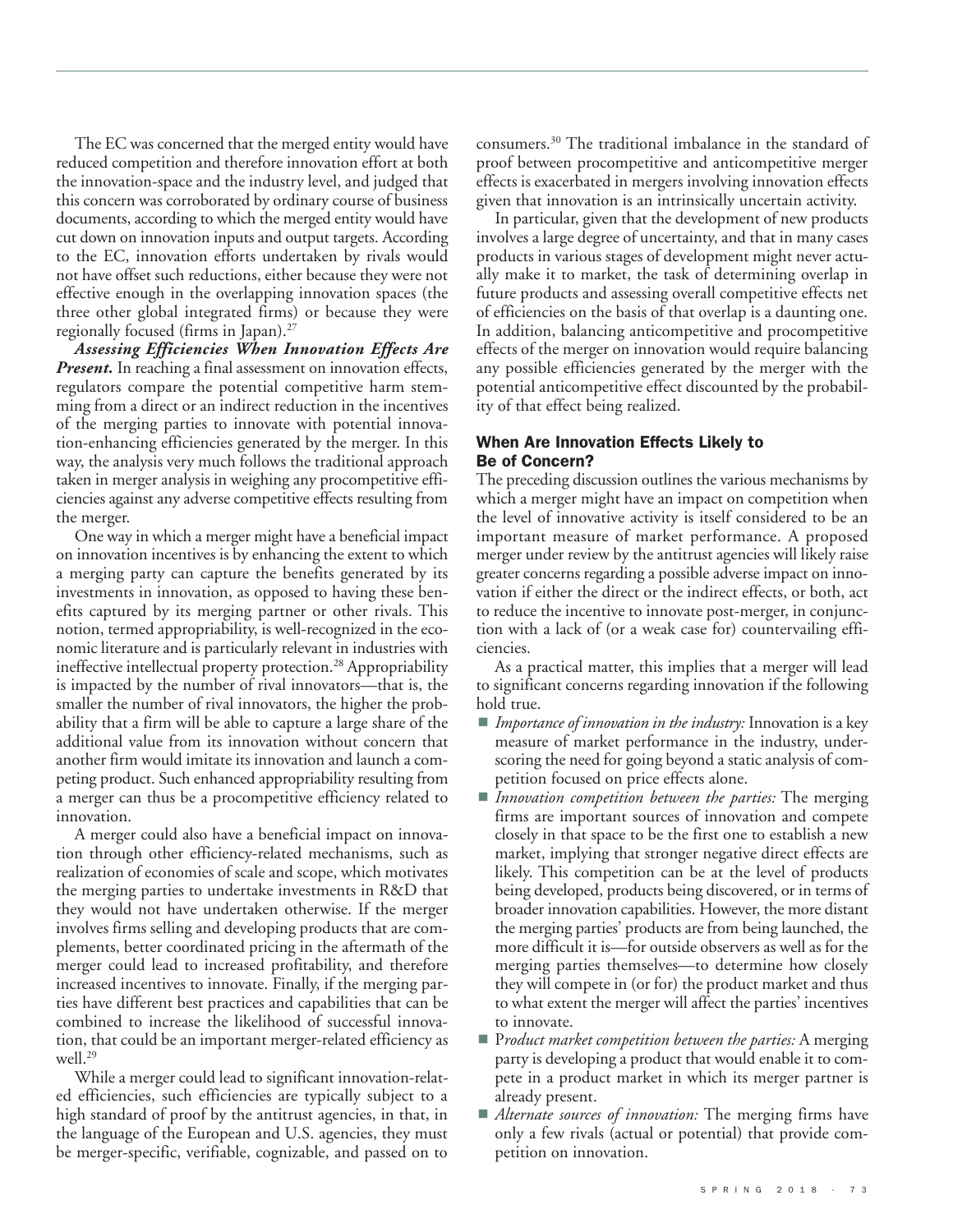**Efficiencies:** The effect of the merger on appropriability is somewhat limited due to, say, effective intellectual property rights.

#### **Types of Evidence Used to Assess Innovation Effects**

Assessing the effect of a merger on innovation is substantially more demanding than determining the effect of a merger on the price of existing products. In particular, the assessment of innovation effects not only requires examination of market structure and market characteristics (to determine strength of entry barriers, for example) but also requires determination of the extent to which the merging parties compete in innovation efforts, and the degree to which the merger might have a direct or indirect impact on these efforts.

Evaluating the indirect effect of a merger on the incentives to innovate entails in the first place a traditional analysis of profit margins and diversion ratios between the merging parties' products, albeit in a more sparsely populated empirical environment, given there are no data on sales of new products. The analysis of the indirect effect, however, does not stop here, since it also involves analyzing the parameters governing the sunk costs of product development to determine the profitability of the development and sale of the new products.

Evaluating the direct effect on the incentives to innovate and innovation efficiencies is even more complex because it entails determining how firms compete in innovation, an undertaking that requires understanding the nature and evolution of R&D investments and efforts not only by the merging parties, but industry wide.

Antitrust agencies have relied on a variety of sources of evidence in making these determinations. These include:

- *Ordinary course documents:* Documents generated by the parties during the ordinary course of business (including board presentations, strategic plans, and market studies) can be used to assess the nature of innovation in the industry and the degree to which innovation is targeted towards specific product lines and, more importantly, to infer the extent to which the merging parties are close competitors in innovation and track each other's activities closely in that space. The EC relied heavily on ordinary course documents in its review of *Dow/Dupont* to conclude that the parties competed "head-to-head for a significant number of innovation spaces" and that the merger would therefore likely lead to the "discontinuation, delay or reorientation of the parties' existing overlapping lines of research and pipeline products."31 This was also the case in the FTC's 2014 challenge in *Verisk/EagleView*, where ordinary course business documents discussing the ongoing innovation and competition between the parties underscored the FTC's concerns regarding the impact of the merger on the parties' incentives to continue to innovate.<sup>32</sup>
- *Transaction-related documents:* Internal documents generated as part of the evaluation of the transaction might

also be used to assess the impact on innovation. For example, post-integration planning documents discussing proposals to integrate R&D activity or revise innovation output targets post-merger could be used by competition authorities as evidence of direct harm to innovation competition, as was the case in the EC's review of the merger between GE and Alstom.<sup>33</sup>

- *Historical competition between the merging parties:* As is the case with typical merger analysis, historical competition between the merging parties can provide insight into whether the merger would impact the parties' incentive to innovate post-merger. In the DOJ's 2013 review of *Applied Materials/Tokyo Electron*, the DOJ identified the parties' historical competition to innovate and create product lines—specifically to solve a tooling problem identified by a semiconductor manufacturer—as a key consideration in how the merger might impact this innovation going forward.<sup>34</sup> This was compounded by the fact that the merging parties were identified as the only two entities capable of addressing the tooling problems identified by the semiconductor manufacturers.
- *Analysis of patents:* Given the inherent difficulty in measuring output from innovation-related activity, an analysis of patents can be particularly helpful in assessing innovation effects. Such an analysis could be helpful not just in determining whether the merging parties are key innovators, but also in assessing the extent to which the industry is concentrated from an innovation standpoint. For example, in its review of *Dow/Dupont*, the EC analyzed the merging parties' patent portfolios to argue that they were "more important innovation competitors at industry level" than suggested by their market shares and R&D expenditures.<sup>35</sup> This conclusion was based on the finding that the merging parties had a particularly strong presence in highquality patents, with quality of a patent being measured by the number of citations it receives in future patents.<sup>36</sup>
- *Opinion of industry experts:* Competition authorities might consult industry experts in forming an opinion as to whether a proposed merger might have an adverse impact on innovation, particularly in situations where there is limited information available in the form of precedent or relevant past patent activity. For example, in its review of *Novartis/GSK Oncology*, the EC consulted "Key Opinion Leaders" as part of its investigation to conclude that the merged entity would abandon Novartis' clinical research program.<sup>37</sup>
- *Opinion of customers:* Competition authorities might consult customers of the merging parties to assist them in forming an opinion about how or whether the proposed merger would have an adverse impact on innovation. For example, the opinion of customers as to whether other rivals—current or future—would be in a position to compete with yet-to-be-developed products was a key component of the FTC's analysis in its review of the 2013 merger between Arbitron Inc. and Nielsen Holdings N.V.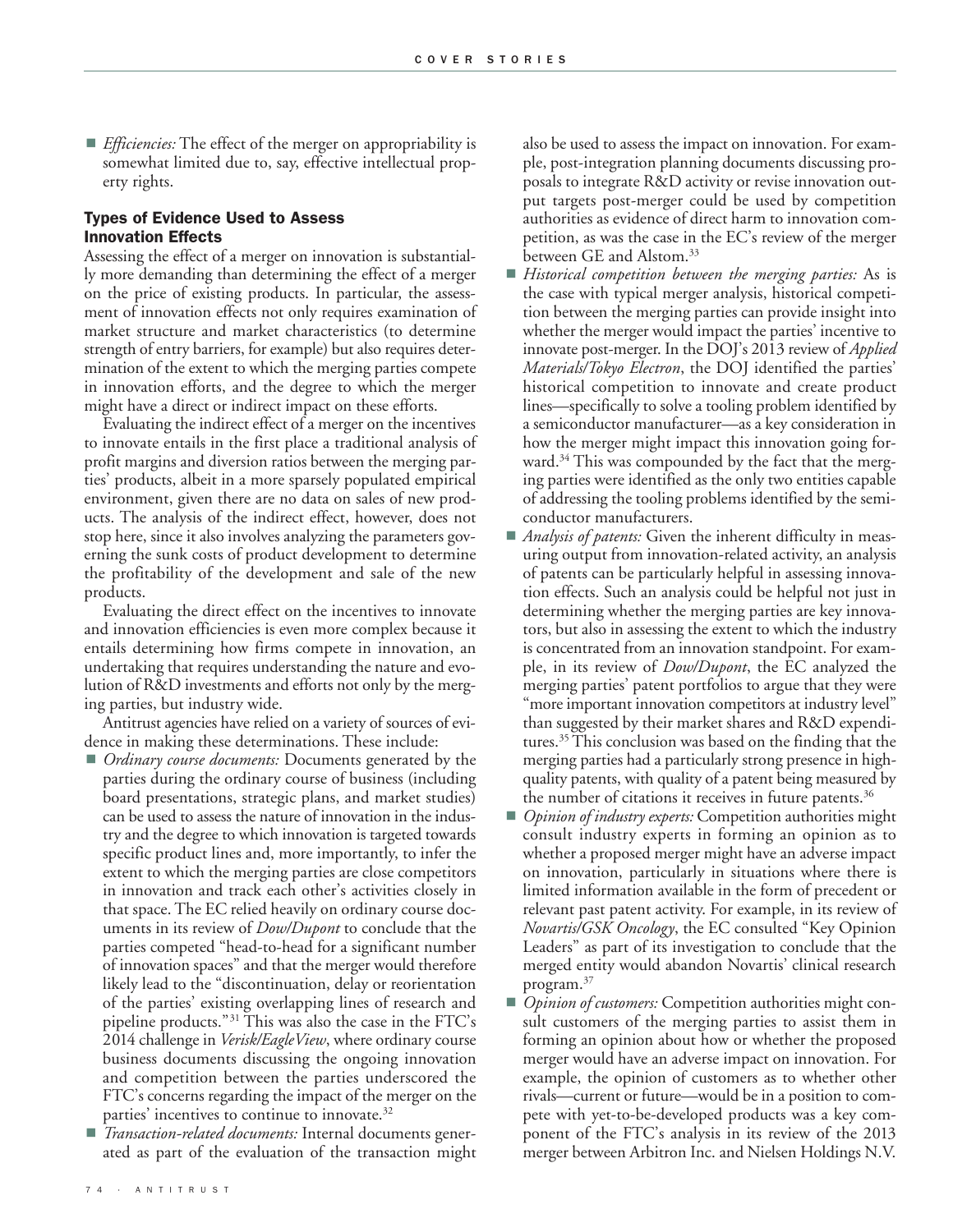In its review, the FTC reasoned that customers identified the merging parties as the "best positioned to compete in" national syndicated cross-platform audience measurement services.<sup>38</sup>

#### **Conclusion**

Recent enforcement actions in the U.S., and particularly in the EU, have highlighted the willingness of enforcement agencies to review and challenge mergers on the basis of the projected adverse impact of the merger on incentives of the merging parties to innovate. Both direct and indirect effects of the merger on innovation incentives appear to have played a role in the agencies' decision-making process. As such, it is necessary for merging parties to understand the specific mechanisms behind how a merger might impact innovation, and to develop support for these mechanisms (or the lack thereof ) using the facts of the case at hand.

Given this trend, antitrust practitioners will be well-served to focus early in the merger review process on potential innovation concerns. Critically, it is important for practitioners to anticipate the types of evidence the agencies may rely on in their assessment of innovation effects, particularly pertaining to head-to-head competition in innovation between the merging parties. Relatedly, on the efficiencies front, practitioners need to pay early heed to evidence supporting the merging parties' claims regarding the proposed transaction's role in enhancing innovation incentives.

At the current time, there appears to be somewhat of a divergence between the U.S. and the EU in their approach to assessing innovation effects and, in particular, in the extent to which each regulatory regime is willing to define strict innovation markets as in the EC's recent approach in *Dow/ DuPont*. This implies that a one-size-fits-all approach might not be as effective when dealing with mergers involving multi-jurisdictional reviews.

Looking forward, the trend in enforcement decisions coupled with the recent stream of economic literature studying innovation effects points to a regulatory environment where concerns regarding the impact of transactions on innovation will continue to play a major role in merger review.

- <sup>1</sup> Michael L. Katz & Howard A. Shelanski, Mergers and Innovation, 74 ANTI-TRUST L.J. 1 (2007). Katz & Shelanski refer to these two distinct perspectives as "innovation impact" (where innovation impacts price competition) and "innovation incentives" (where innovation is a key determinant of competition). *Id.* at 12.
- <sup>2</sup> For a more comprehensive analysis of the economic literature on competition and innovation, see, e.g., Richard Gilbert, *Looking for Mr. Schumpeter:* **Where Are We in the Competition-Innovation Debate?, in 6 INNOVATION POLICY** AND TTHE ECONOMY 159 (2006); Katz & Shelanski, *supra* note 1; Carl Shapiro, *Competition and Innovation. Did Arrow Hit the Bull's Eye?*, *in* THE RATE AND DIRECTION OF INVENTIVE ACTIVITY REVISITED 361 (Josh Lerner & Scott Stern eds., 2012.
- <sup>3</sup> For example, in its 2004 review of the 2001 consummated merger between Genzyme Corporation and Novazyme Pharmaceuticals Inc., the FTC expressed caution with respect to analyzing the effects of a merger on inno-

vation using innovation market analysis because "economic theory and empirical investigations have not established a general causal relationship between innovation and competition." *See* Statement of Chairman Timothy J. Muris, Genzyme Corp./Novazyme Pharma. Inc., FTC File No. 021 0026 (2004) [hereinafter Muris Genzyme/Novazyme Statement (2004)], https:// www.ftc.gov/system/files/attachments/press-releases/ftc-closes-its-inves tigation-genzyme-corporations-2001-acquisition-novazyme-pharmaceuticalsinc./murisgenzymestmt.pdf.

- <sup>4</sup> U.S. Dep't of Justice & Fed. Trade Comm'n, Horizontal Merger Guidelines (2010). *Id.* §§ 1, 6 (unilateral effects); id. § 10 (efficiencies), https://www. ftc.gov/sites/default/files/attachments/merger-review/100819hmg.pdf [hereinafter 2010 Horizontal Merger Guidelines]; U.S. Dep't of Justice & Fed. Trade Comm'n, Horizontal Merger Guidelines (1992); *id.* §4 (efficiencies), https://www.justice.gov/atr/horizontal-merger-guidelines-0.
- <sup>5</sup> Eur. Comm'n, Guidelines on the Assessment of Horizontal Mergers under the Council Regulation on the Control of Concentrations Between Undertakings, 2004 O.J. (C 31) [hereinafter EC Merger Guidelines].
- $6$  In fact, the EU's interest in innovation has stretched beyond mergers and includes restrictive agreements between firms or cases where there are allegations of abuse of dominance. *See, e.g.*, Press Release, Eur. Comm'n, Antitrust: Commission Opens Formal Investigation into Mobile Telephone Network Sharing in Czech Republic (Oct. 25, 2016) (IP/16/3539); Press Release, Eur. Comm'n, Antitrust: Commission Confirms Inspections in the Car Sector in Germany (Oct. 23, 2017) (STATEMENT/17/4103) (announcing inspections at the premises of car manufacturers in Germany as part of an EU antitrust probe into possible cartel behavior).
- $7$  There is, in addition, an ex ante impact of merger policy on firms' expected profits and innovation decisions, which is outside the scope of this article.
- <sup>8</sup> For ease of exposition, in this article we focus on the impact of a merger on product innovation. The analysis of the impact on process innovation is similar, although not identical.
- <sup>9</sup> This effect is referred to as the "price coordination" effect. Giulio Federico, Gregory Langus & Tommaso Valetti, *A Simple Model of Mergers and Inno vation*, 157 Econ. LETTERS 136 (2017).
- <sup>10</sup> This effect is referred to as the "innovation externality" effect. *Id.*
- $11$  Cannibalization of sales can be so large as to make the launch of the new product altogether unprofitable, irrespective of the price at which it would be offered.
- $12$  In the case of potential competition, the existing sales of the innovating merging party play no role. This fact simplifies the analysis of indirect effects, because the change in price incentives only affects the new product.
- 13 Complaint  $\P$  3, 6, 23, 40, Verisk Analytics Inc., FTC File No. 141-0085 (Dec. 16, 2014), https://www.ftc.gov/system/files/documents/cases/ 141216veriskcmpt.pdf. The parties ultimately abandoned the transaction. *See also* Terrell McSweeny, Comm'r, Fed. Trade Comm'n, Opening Remarks at the CRA Conference—Brussels, Belgium: Why Regulate Online Platforms: Transparency, Fairness, Competition or Innovation? 2 (Dec. 9, 2015), https://www.ftc.gov/system/files/documents/public\_statements/903 953/mcsweeny\_-\_cra\_conference\_remarks\_9-12-15.pdf.
- <sup>14</sup> Case COMP/M. 7278—GE/Alstom, Comm'n Decision (Sept. 8, 2015) [hereinafter *GE/Alstom* Commissioni Decision], http://ec.europa.eu/competition/mergers/cases/decisions/m7278\_6808\_3.pdf. *See also* European Comm'n, 1 Competition Merger Brief 17 (2016). The EC approved the merger conditional upon Alstom divesting most of its existing products and innovation assets for selected frames to a smaller rival with more limited existing innovation capabilities.
- <sup>15</sup> Case COMP/M. 7275—Novartis/GSK Oncology, Comm'n Decision (Jan. 28, 2015), http://ec.europa.eu/competition/mergers/cases/decisions/ m7275\_20150128\_20212\_4158734\_EN.pdf. *See also* European Comm'n, 2 Competition Merger Brief 1–4 (2015). The EC approved this transaction conditional on Novartis divesting rights to MEK inhibitors to an approved third party.
- <sup>16</sup> This would suggest the existence of substantial economies of scope in the development of the pair of inhibitors for the treatment of different cancers, which is not discussed in the decision.
- $17$  The direct effect of a merger on innovation incentives is grounded in the concept of cannibalization of future product sales and represents the innova-